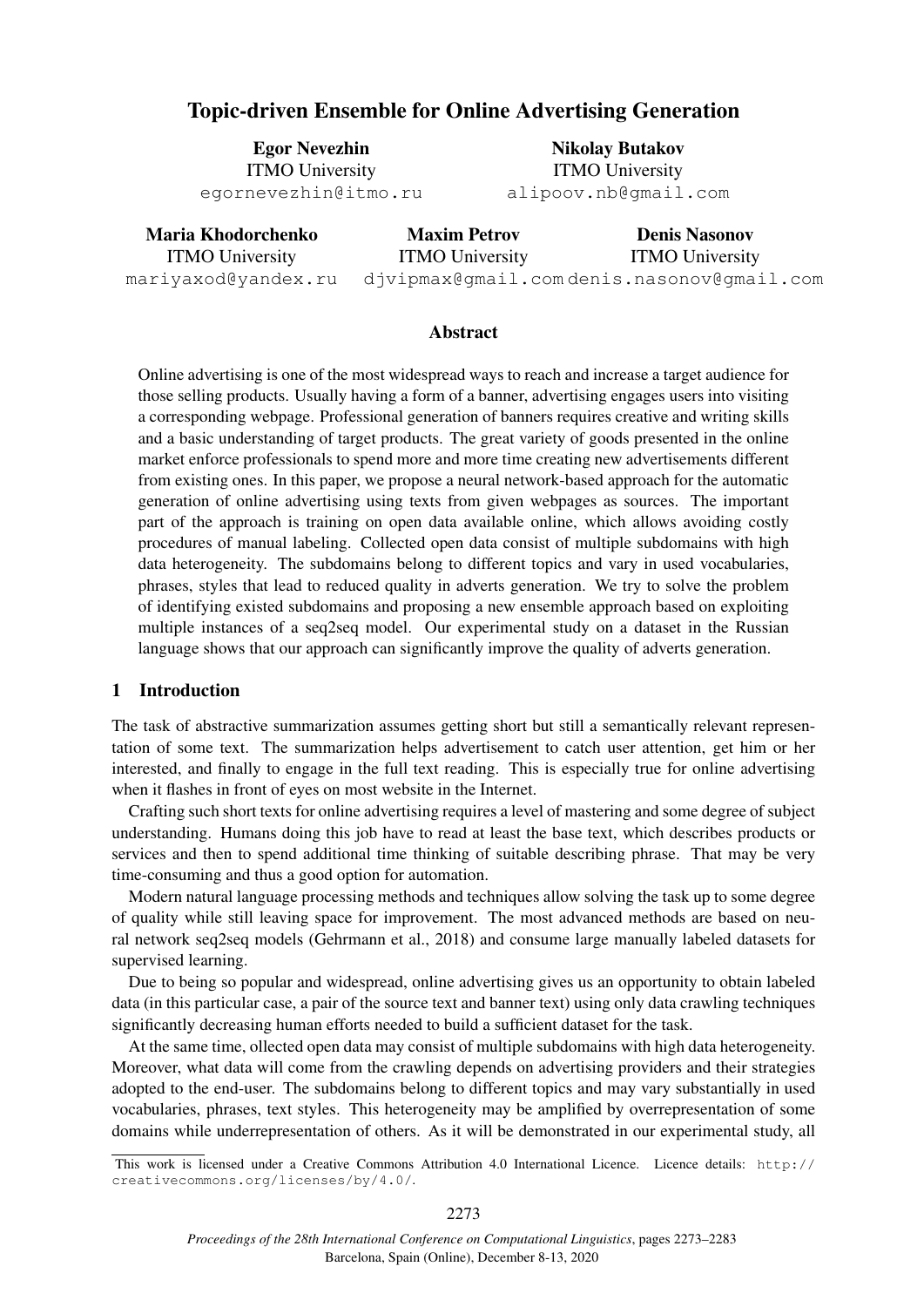mentioned above may negatively affect the quality of adverts generation especially for text belonging to some topics leading semantic inconsistencies or wrong endings.

In this work, we try to smooth the consequences of such peculiarities in data by addressing arising issues with direct topic identification in texts and extracting groups of semantically similar texts in the dataset. It allows multiple models ensemble to be built with fine-tuned specifics to extract topic-driven groups. Eventually, this approach demonstrates improvement in the overall quality of generation.

Contributions of the paper are as follows: (1) a case study of online advertising generation as an abstractive summarization problem; (2) a new topic-driven ensemble approach; (3) an experimental study on Russian dataset of the new approach performed on online advertising generation task that demonstrates improved quality of the approach.

## 2 Related work

There are multiple efforts in scientific community directed to automate building of advertising and presenting it in a right way (Rosenkrans, 2010; Liu et al., 2018; Kim and Moon, 2020; Aguilar and Garcia, 2018). Some works analyze impact of banners' visual appearance to user behavior and psychological reactions (Rosenkrans, 2010; Liu et al., 2018) thus answering what banner should contain. Others try to automate time-consuming job of banners generation (Kim and Moon, 2020; Aguilar and Garcia, 2018) including smart banners concept that creates personalized banners. These works assume different approaches such as constructing a banner using already prepared parts or generating several banners by substituting words in a template or initial banner with synonyms. Our approach is different in two things: first, it works directly with the text from product page instead of altering some base banner or template text and thus it doesn't require additional efforts to prepare these materials; second, we use banner generation methods that differ from the ones from existing works – based on a modern neural architecture called Transformer.

In the field of natural language generation, one can find several major approaches based on encoderdecoder architectures: LSTM-based solutions with or without attention layers (Nema et al., 2017; Song et al., 2019), pointer-generator model (See et al., 2017) and transformer-based solutions gained significant popularity recently (Gehrmann et al., 2018; Gatt and Krahmer, 2018; Gavrilov et al., 2019). While pointer-generator specifically oriented on solving problems with the tendency of recurrent models to reproduce details incorrectly, caused by an unbalanced dictionary (a rare word is replaced by a more common one), Transformer may give better quality and easily parallelize. Work (Gavrilov et al., 2019) is dedicated specifically for generating short news headlines from articles and has similar conditions of text generating and methods being applied. However, online advertising, in contrary to news headlines, has a different style (related to getting the user to be engaged to sell him/her something) that should be reflected in the generated text. Moreover, our approach goes further dealing with heterogeneity in data and utilize ensemble technique.

Concerning approaches working with dataset peculiarities and exploiting its structure, several directions may be found. Transfer learning methods (usually in the form of pretraining and fine-tuning models) show promising results in many applications. However, they deal with various differences in data for datasets in various domains and not in the same dataset (Pan and Yang, 2009; Ramachandran et al., 2016; Peters et al., 2018; Devlin et al., 2019). Within the dataset a hard negative mining (Felzenszwalb et al., 2009; Zhang et al., 2016; Jin et al., 2018) tries to identify the most informative negative samples and to reduce the amount of other ("easy") negative samples in training data to bring more focus on hard ones. In (Braden Hancock and Re, 2019 accessed May 25 2020) authors discuss data slicing approach, ´ which assumes the presence of subsets in data that have something in common, and that may influence the performance of the model. They train encoder using different heads (e.g. top layers that solve classification task) with only a corresponding subset of data. Our approach is different in two points: we use topic modelling to identify semantically related subsets of data, we use pretraining/fine-tuning routine, which is more widespread in domain adaptation tasks.

To the best of our knowledge, there is no neural network-based generation method proposed for the problem of online advertising (banners) creation using natural language at the present moment. More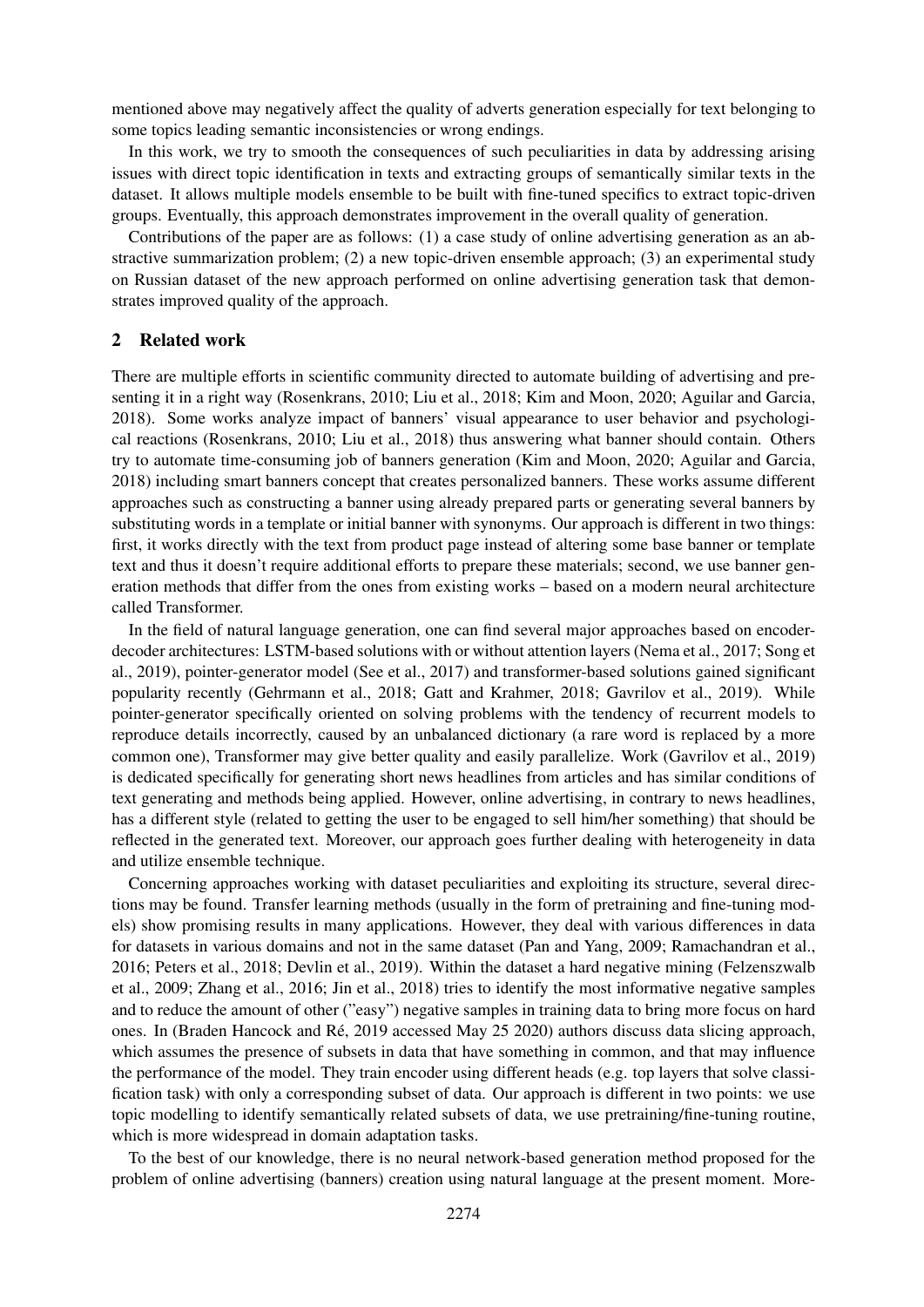over, no method considers dataset heterogeneity for this task.

#### 3 The topic-driven ensemble approach

We will start by describing the collected dataset of online advertising followed by its cleaning procedure and will end with the proposed transformer-based approach.

#### 3.1 Banner-page dataset

To obtain the required data for our research, we used a crawler software described in (Butakov et al., 2018). Initially, we collected the dataset consisting of banner texts and URL references to their respective product web-pages. To collect the dataset we used HTML tags selectors from several popular adblocks to obtain text and references of banners. The data was collected from several popular websites (to name a few: avito.ru, auto.ru, youla.ru). Then we collected the content of web-pages referenced by banners. Most sites are dynamic and use a lot of AJAX requests to get content and further apply JavaScript to render it. Therefore, we developed an extension of the crawler with Puppeteer<sup>1</sup> which allows controlling Google Chrome browser and multiple asynchronous requests that alongside need JavaScript code.

The following steps were taken for cleaning in the crawling phase: excluding pages with 404 errors; removing headers and footers; filtering classes by content (removing tags like "home", "delivery", "to cart", "log in"); filtering invisible elements (checks for visibility were performed); recursive DOM traversal and text extraction.

We left only pairs unique by text in the dataset as well as removed all pairs from the dataset with length less then 15 words. Finally, we got a dataset of 363596 records, containing textual  $\langle banner, page \rangle$  pairs.

#### 3.2 Abstractive summarization for online advertising generation

Online advertising generation as an abstractive summarization problem can be formulated as follows: having set of page-banner pairs  $D = \{(x, y) | x \in X, y \in Y\}^N$  one needs to build a model that estimates a conditional probability  $P(y_t | \{y_1, ..., y_{t-1}\}, x, \theta)$ , where:  $N$  – size of the dataset;  $X$  – a set of webpages; Y – a set of online advertising (banners);  $x = x_1, ..., x_m$  – a text of webpage consisting of tokens that belong to some vocabulary (m – length of a source text in tokens);  $y = y_1, ..., y_k$  – a text of a banner (k – length of a banner in tokens belonging to the same vocabulary);  $t$  – token index in a banner's text;  $\theta$ – a set of model parameters being used for modelling this conditional probability. Thus finding the best parameters is formalized as:

$$
\theta_{MLE} = argmax_{\theta} \sum_{i=1}^{N} \log P(y_t | \{y_1, ..., y_{t-1}\}, x_i, \theta)
$$
\n(1)

where  $i$  iterates through the training dataset,  $x_i$  is a web-page text from the dataset.

The task assumes construction of a language model conditioned on text that can generate banners in a token-by-token autoregressive manner. This approach is also known as sequence-to-sequence modeling and has gained great popularity in recent time.

However, the performance of this approach can decrease due to high data heterogeneity which appears in the diversity of the analyzed texts related to different products and different topics written by using dissimilar words and phrases. On the other hand, using synonyms and various stylistic techniques to describe the same products or services leads to the same effect. These differential peculiarities in the source web-pages either lexical or semantic may influence advertising texts by itself.

Hereafter, we will call sets of banner-page pairs having similar topics as subdomains. Thus subdomains should have similarity in their page or banner texts, while data heterogeneity in the datasets may be expressed as the presence of several subdomains with different marginal distributions of text features. In this case, X may consist of several subdomains, e.g.  $X = \{X_1, X_2, ..., X_m | X_i \neq X_j\}$  and  $P(X_i) \neq P(X_j)$ , where  $X_i$  - samples from the dataset belonging to *i*-th subdomain,  $P(X_i)$  - marginal distribution of i-th subdomain. In other words, different texts that discuss different topics may also affect

<sup>1</sup> https://github.com/puppeteer/puppeteer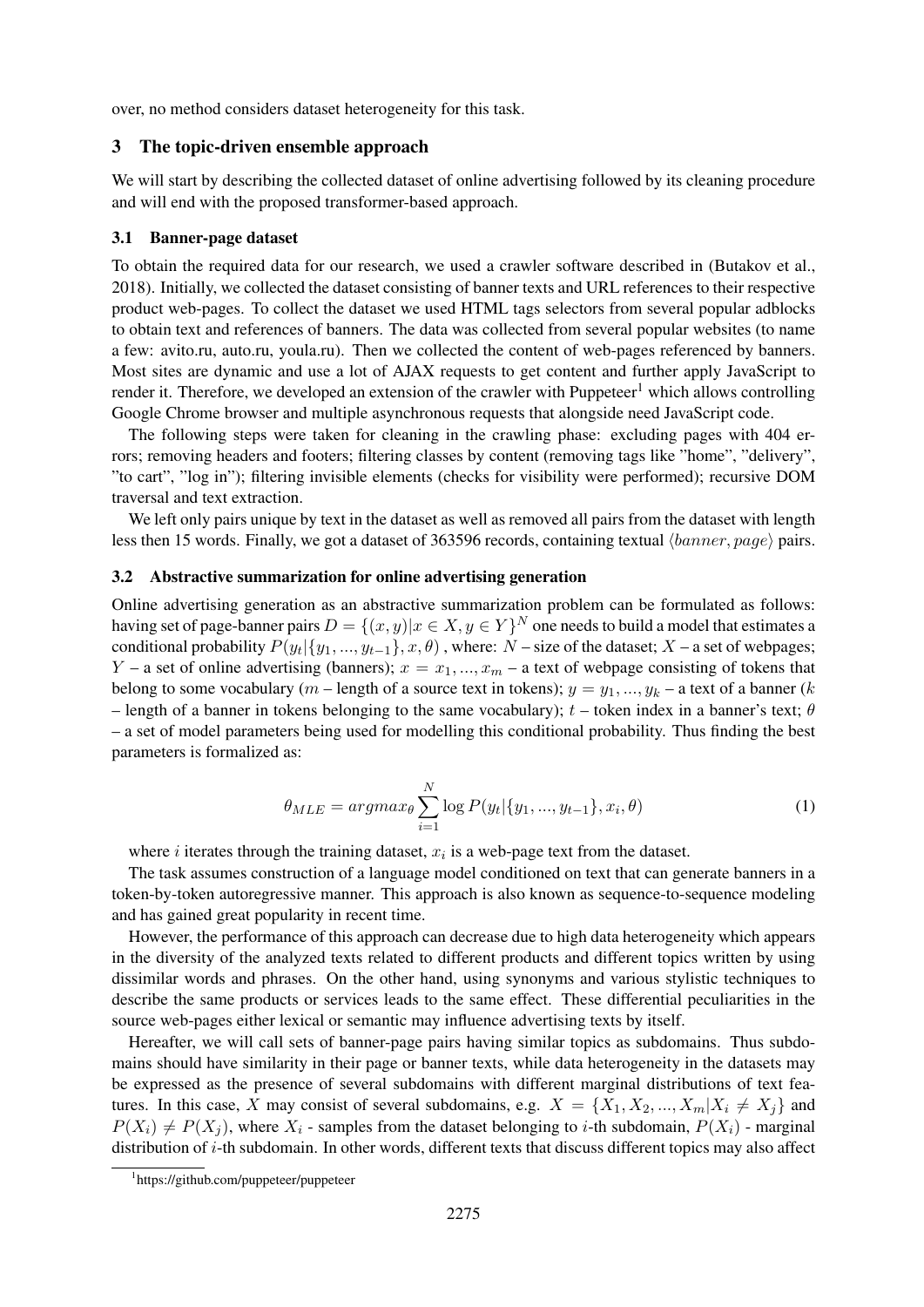how generated banners advertise their products and what style they use. Furthermore, the presence of such subdomains in data may add contributions to data sparsity by reducing co-occurences of words and phrases.

The differences in distributions of the features require a generator model to implicitly identify a subdomain and make appropriate adjustments to the generated advertising. Additional information (in the form of features or objectives) may help to do it more efficiently and thus improve quality of generation.

The situation may get worse from the imbalance of subdomains' sizes. It may lead to a higher degree of data sparsity and may negatively affect the performance comparing to the case with equal size of subdomains.

To provide such information, we propose an approach that takes into account peculiarities of different subdomains in the initial data. The approach consists of 3 main steps: (1) topic modelling to characterize each data sample by the topic mixture representing semantics (will be discussed in topic modelling subsection); (2) extraction of semantically-related groups of samples that may be viewed as subdomains and building of a simple classification routine for new samples; (3) training an ensemble of seq2seq models to handle online advertising with improved quality.

## 3.2.1 Topic modelling.

In the first step, we use all available data to build a topic model using unsupervised training. As it was mentioned above, we do not have labels to classify the dataset into subdomains, but we can use topic modelling to build semantically meaningful vectors in some k-dimensional space consisted of latent variables. Value of each variable represents the relevance of a text to a topic corresponding. These vectors are mixture of topics.

For topic modelling we use additive regularization approach (Vorontsov et al., 2015) (or ARTM) as one of the most advanced tools at the current moment. It is based on PLSA-oriented (Hofmann, 1999) matrix factorization and produces two matrices that approximate latent distribution over topics for documents  $p(t|d)$  (matrix  $\phi_{wt}$ ) and distribution over words for topics  $p(w|t)$  (matrix  $\theta_{td}$ ):

$$
p(w|d) = \sum_{t \in T} p(w|t)p(t|d) = \sum_{t \in T} \phi_{wt}\theta_{td}, d \in Dt, w \in W
$$
\n(2)

where  $Dt$  is a collection of documents,  $W$  is a finite set of vocabulary words and  $T$  is a set of topics.

The main idea of additive regularization is based on the maximization of the log-likelihood with the addition of weighted sum of regularizers to produce a unique solution for matrix factorization task. These regularizers allow achieving fine-grained control over the process of topic model creation (for instance, types of distributions for individual topics) which eventually leads to improved quality in comparison to other methods.

Such an approach allows bypassing costly manual labeling though it requires choosing a suitable set of parameters to obtain meaningful topics and topic mixtures for texts. Because there is still no reliable metric well-correlated with human assessment of quality (Khodorchenko and Butakov, 2018), topic modelling requires human intervention, albeit significantly reduced.

#### 3.2.2 Subdomains identification

Acquired text embeddings (in the form of topics mixture for individual text) can be used further for the identification of subdomains in the dataset. To extract semantically related groups, we perform the following steps: (1) leave only top components containing most of the probability mass in a topic mixture while zeroing the rest components for each text; (2) perform k-Means clustering to assign a specific label to a subset of data in the dataset thus forming subdomains (which are clusters in terms of K-means clustering).

Step (1) allows discarding low probability tails which don't carry useful information about texts and act like noise letting clustering model to have better perplexity on a multitude of very small subdomains. Human assessment on these subdomains shows that some can be joined thus resulting in fewer number of bigger subdomains. Discarding tails give us a chance to obtain bigger subdomains (documents in them still semantically relevant) which is better for fine-tuning in the ensemble described later in this section.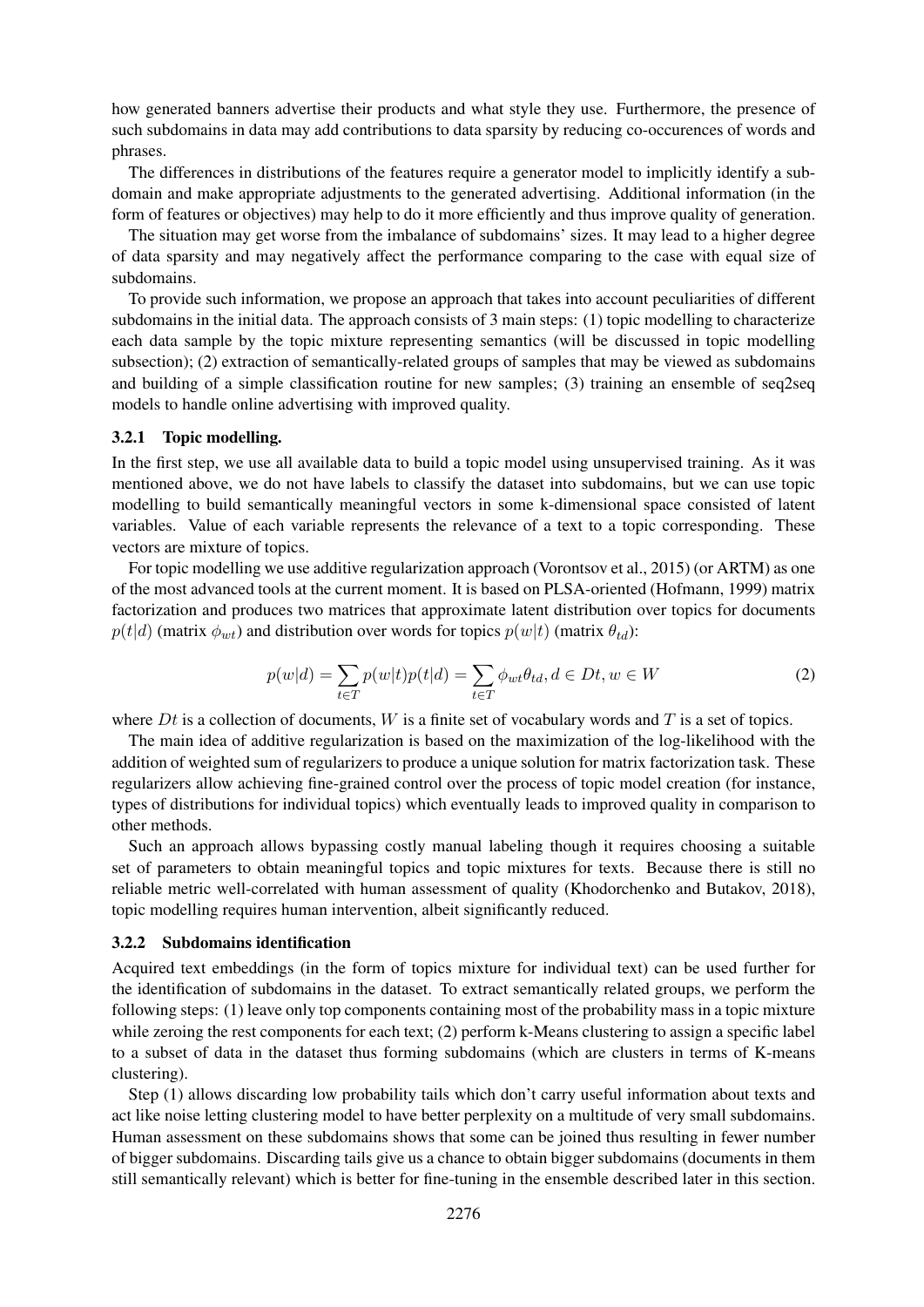Mixture components to be left are determined by a threshold (a component should be higher than the threshold) identified empirically.

The classification of new incoming text happens by simply finding the closest subdomain by measuring cosine similarity between centroids and the topics mixture of the text (using only top components).

#### 3.2.3 Seq2seq ensemble for online advertising generation

Having extracted subdomain groups, we can now build an ensemble of subdomain fine-tuned models to improve the quality of generation.

Our ensemble approach assumes the following steps: (1) all data in train split are used to train a base seq2seq model; (2) for each extracted subdomain we create a separate model by fine-tuning the base seq2seq model for few epochs using only data from this subdomain group; (3) for each subdomain we assess quality of the fine-tuned and the base models on validation data, if a fine-tuned model has better metrics it is included into the ensemble otherwise we leave the base model for the subdomain; (4) we combine steps of topic mixture evaluating, classification into subdomain and the ensemble of fine-tuned and base models into a single inference pipeline for advertising text generation.

Step (1) can be implemented with any seq2seq model. In Section 4 we compare several state-of-theart models and choose the best one to be used in the ensemble. Initially using all the data for training helps to achieve better performance than training on subdomains from the very beginning. On step (2) we perform fine-tuning using now only a subset of data respective for a subdomain. Thus, trying to better adapt the model to this particular subdomain and improve the quality of generation using this "specialized" model. On step (3) we verify the quality of the resulting fine-tuned models and may decide which one (fine-tuned or base model) to use for the subdomain. It allows us to ensure that the resulting quality is better or at least equal to the base model.

The scheme of the overall approach is presented in Fig 1. It depicts training and inference pipelines. The first 3 steps are implemented in the training pipeline while the 4-th represents the whole inference pipeline.



Figure 1: The scheme of the proposed ensemble approach: training pipeline (top) and inference pipeline (bottom) for online advertising generation.

It should be noted that while multiple fine-tuned models require additional time for their learning (though, performing a few more epoch with reduced dataset is not a full-scale learning), it still uses only one model instance for generation and has no other significant overheads.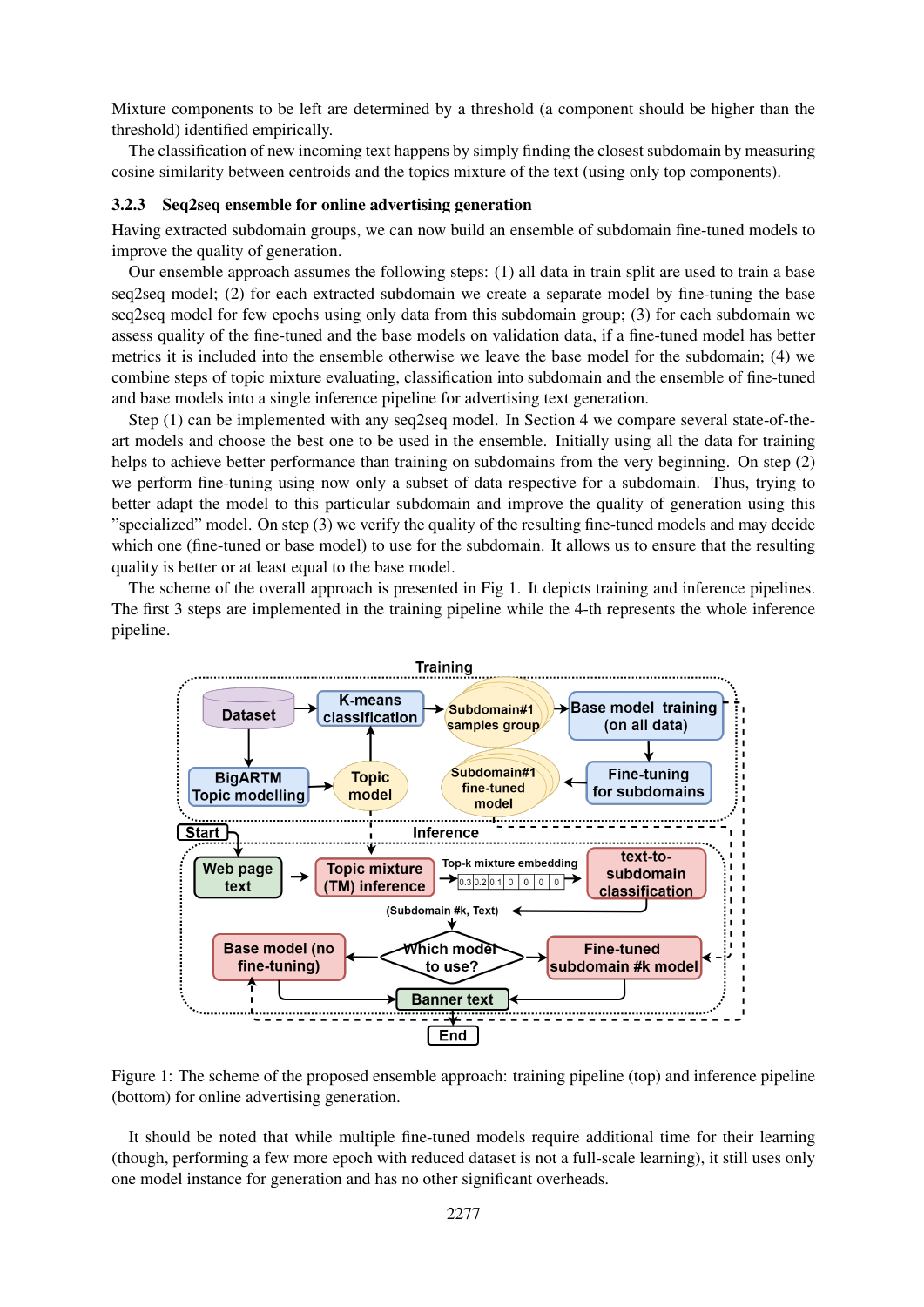# 4 Experimental study

In this section, we present the results of our experimental investigation for the proposed ensemble approach. We start by describing the results of topic modeling and subdomains extraction than proceeding to the comparison of the performance of the proposed ensemble method with existing alternatives. We end with discussing of the ensemble method performance for individual subdomains and its impact on overall performance. For our experiments including topic modeling, we used a random sample of data (roughly half of it) to significant reduce training time. The final size of the dataset used for training and testing was 181798 pairs.

## 4.1 Topic modeling and subdomains

There were multiple variants of topic models with different parameters, most notably with different variants of dictionary and count of main and background topics. Though the texts are initially in Russian, some words from other languages, mainly English, also appear from time to time. Thus, we experimented with the full dictionary variant and only Russian variant when all non-Russian words were removed. The regularization was done in accordance with strategies provided in (Nikolenko et al., 2017). As a result, we prepared the following models for human assessment: 1 – model with 200 topics (180 main and 20 background) with Russian vocabulary; 2 – model with 200 topics (180 main and 20 background) with full vocabulary; 3 – model with 300 topics (280 main and 20 background) with Russian vocabulary; 4 – model with 400 topics (360 main and 40 background) with full vocabulary; 5 – model with 400 topics (350 main and 50 background) with Russian vocabulary.

In order to select the best topic model, we randomly sampled 100 texts and inferred topics with a probability higher than 0.1 threshold, where each topic is a list of 20 most probable words. Each of the 8 assessors were given several examples where each text was supplied with topics from one of the models (the names of the models were hidden). The quality categories are the following: Good – all topics are related to the text, the main subject is clearly identified along with accompanying topics; Interpretable  $-$  some topics do not describe the content or there is no subject topic; **Non-interpretable** – there are no topics above the 0.1 threshold; Bad – all the found topics have no relation to the document. The threshold's value was identified empirically by the assessors based on matching between mixtures and semantic of the texts. This value was used for subdomain identification step.



Figure 2: Scoring of different variants of topic models by human judgment. The numbers correspond to models described in the section. Percentage is a part of topics belonging to a category.

The results of comparison in Figure 2 clearly indicate that model 5 performed the best. Using this model we identified several semantically related subdomains in data that we used in further experiments. We give them semantically-related abbreviations and report their sizes in round squares: Goods (38059); Medicine (15362); Realty (15703); Business (21184); Work (11044); Travelling (8532); Services (11494); Sales (4435); Hi-tech (4891); Different (72538).

# 4.2 Comparative study of generators

To show the improvement that gives our model, we compare modern seq2seq methods (Pointer-network generator, Transformer and BERT-based abstract summarization model) on the task of online advertising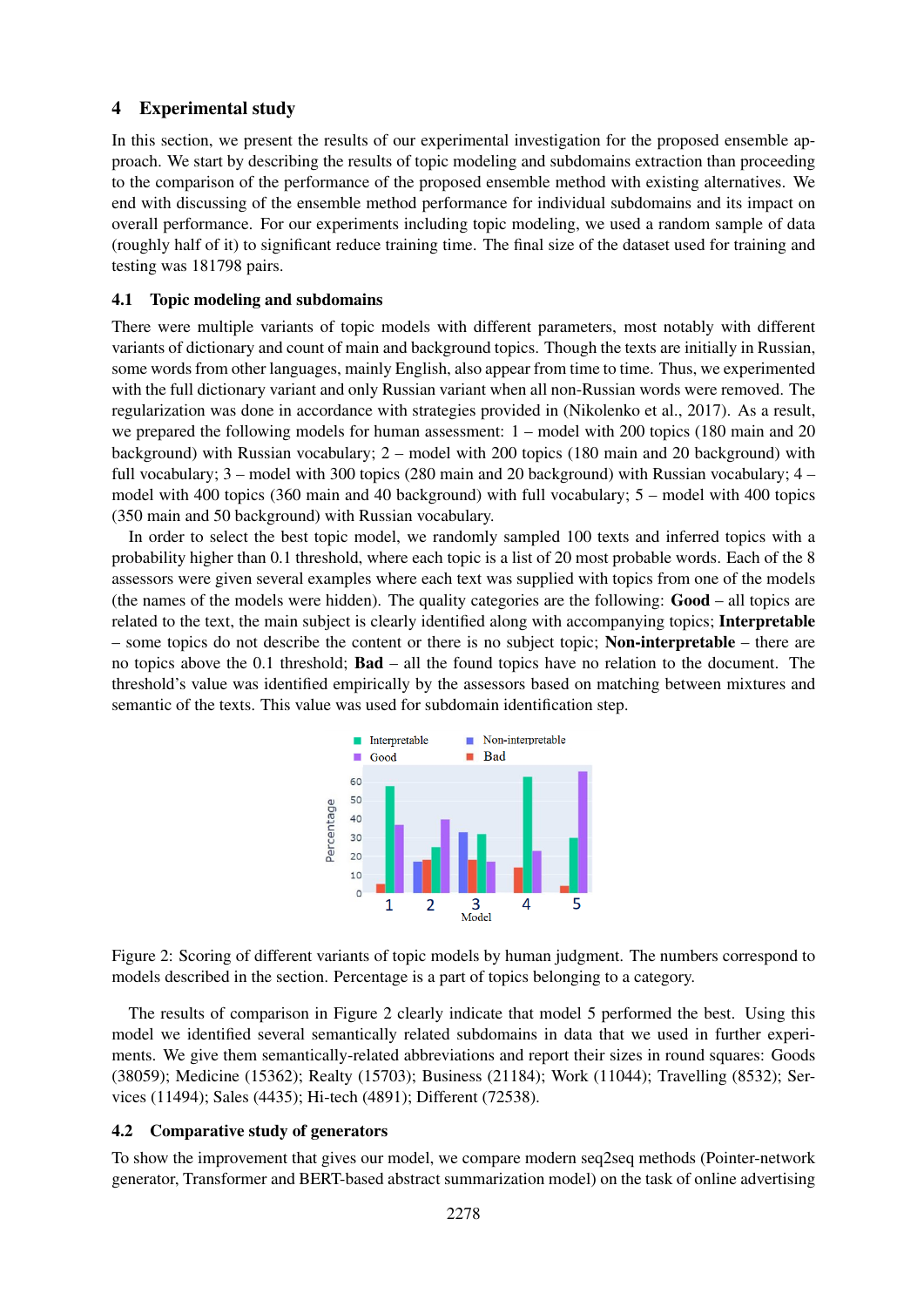generation with our approach. Almost 80% of the dataset was used for training and the rest for testing. The subdomains mentioned above were extracted for train and test. The resulting sentences were obtained with a greedy decoding approach that is widely used in the field of natural language generation (Gatt and Krahmer, 2018) and finds the most probable token at each step.

To estimate the quality of the generated banners we use classical metrics in the field of abstractive summarization: rouge-1, rouge-2, and rouge-L (hereafter, R-1, R-2, R-L, correspondingly) (Lin, 2004). There are also repeated methods designated with 'macro'. In this case, we applied a different strategy that is named macro-averaging to calculate quality metrics: we calculate the average of individual subdomains' averages. Macro-averaging is often used for multi-class classification. This macro metric allows us to compare the performance of methods taking care of subdomains independently of their sizes. We do that only for Transformer-based and BERT-based methods as their performance is the best among alternatives. We chose the following parameters for Transformer: 6 encoder layers, 6 decoder layers, embedding size 512. This setting was similar to (Vaswani et al., 2017) and demonstrated good results in a number of applications. Our dataset contains almost 300 000 unique words most of which with only a few occurrences leading to issues with data sparsity and slowing down calculations. Thus, words from pages and banners were converted to tokens using byte-pair-encoding (Gavrilov et al., 2019). Tokens are frequently occurring words or parts of words such as roots, prefixes, suffixes and even letters in some cases. Such preprocessing allows reducing the size of the dictionary to 70 000 tokens for pages and banners. It solves mentioned above issues and allows us to save words almost entirely including their prefixes and endings. Pointer-generator network was used with the following settings: 256-dimensional hidden states and 128-dimensional word embeddings. We use one of the best models for abstractive summarization proposed in (Liu and Lapata, 2019): pre-trained Bert model as an encoder and 6 layers of seq2seq decoder (standard transformer decoder) with randomly initialized weights. The authors of this work demonstrate the ability of the Bert-based model to achieve high values of Rouge metrics and to generate more novel n-gram (hereafter we will refer to this model as the BERT model). Because of BERT, this model has many more parameters in comparison with other Transformer-based models we try.

To train the models, we used the following parameters: batch size was 96 for all models, for Pointergenerator, Transformer, Transformer-balanced 30 epochs was used for training; for topic-driven ensemble 20 epochs were used to train the base model and 10 epochs were used for fine-tuning. For training we used 2 Nvidia Tesla V100 32gb. For Transformers, the epochs number was fixed at 30, because the error function reached a plateau and practically stopped decreasing. For Pointer-generator we chose 30 epochs as this number is similar to one found in the original paper (See et al., 2017). For the BERT model, we trained it for 30 epoch. At this point, the score was not getting any better with subsequent iterations. We then trained BERT-based subdomains models for up to 5 epoch more.

For all resulting tables, we use the best found metrics values of all iterations. We conducted a series of experiments using methods mentioned above including the approach we propose (named as topicdriven ensemble) and a separate transformer instance with balanced by subdomains sizes training dataset. For the topic-driven ensemble, we state the metrics number which includes the whole pipeline. To train balanced instance of Transformer 10000 banner-page pairs were sampled from each subdomain. If a subdomain contained less than 10000 we took all available observations. The resulting training dataset consisted of 90945. The test set was the same as for other methods. According to results of our experiments (Table 1), Transformer showed itself as a better model to be served as a base model for our approach. Thus topic-driven ensemble method is also Transformer-based.We also included a simple heuristic based on selecting a title from the page as the text for banners. The comparative study results are in Table 1. The results with more details for individual subdomains are provided in subsection 4.3. It can be seen from Table 1, that Transformer method performs better than other base alternatives and topic-driven ensemble shows the best performance among all methods outperforming even transformer for 2 – 2.3%. And if we compare these methods using macro-averaging taking into account the found subdomains, we may see that the performance gains are even higher up to 5%. The variant with the balanced training dataset (Transformer-balaned) showed itself worse than both topic-driven ensemble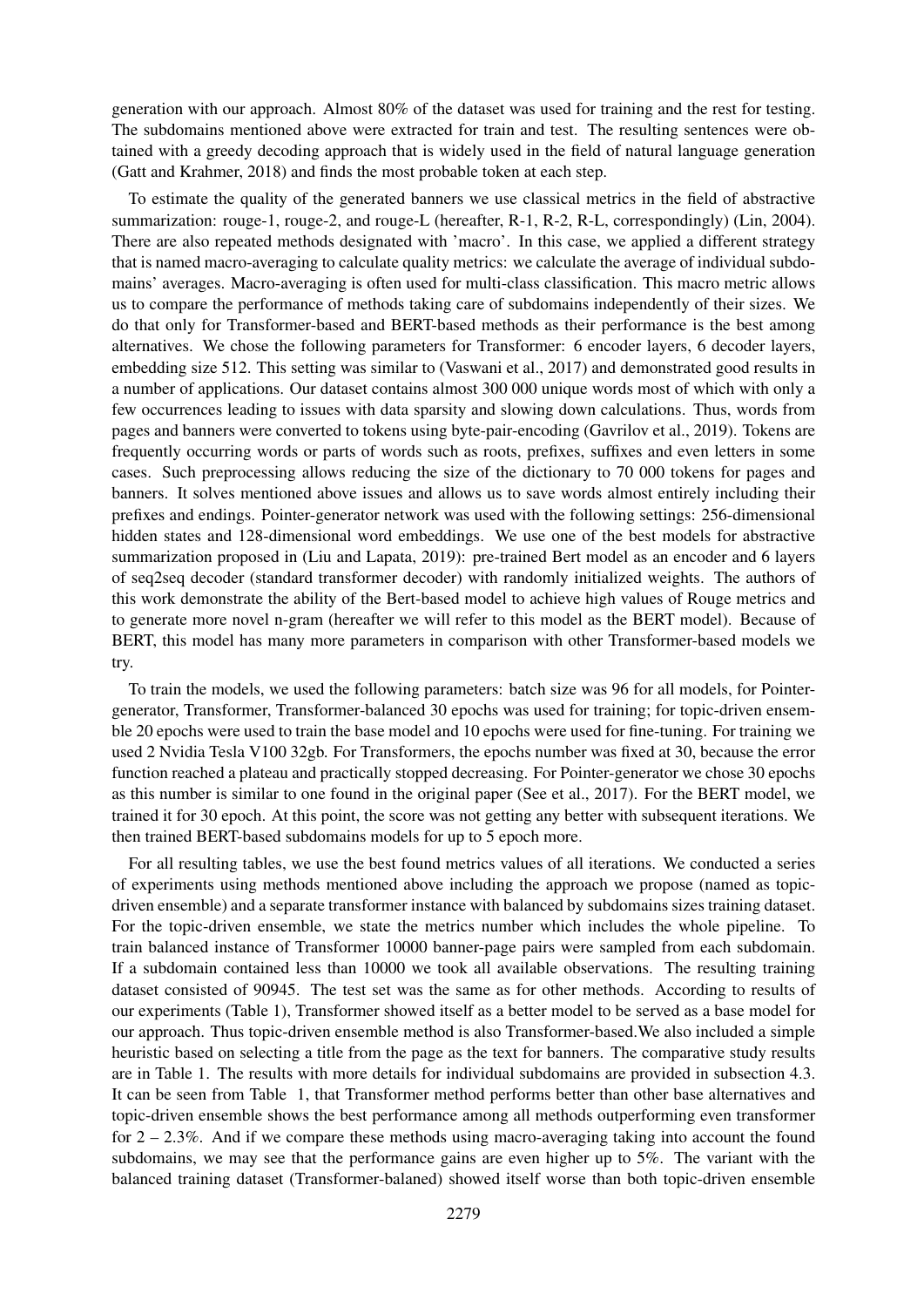and transformer. Despite the balancing, the model has fewer examples to train on that significantly influences its performance. The BERT-based model which has many more layers shows better results than based on a plain transformer. Still, even for the BERT-based model application of the topic-driven ensemble allows gaining an additional increase in quality metrics for 1 - 2% for both macro and micro averaging. For both types of models, there are significant improvements in individual subdomains.

| Model                                | ROUGE-1 | ROUGE-2 | ROUGE-L |
|--------------------------------------|---------|---------|---------|
| <b>Titles</b>                        | 9.30    | 2.13    | 6.55    |
| Pointer-generator                    | 17.93   | 4.70    | 14.09   |
| Transformer                          | 37.21   | 23.38   | 34.59   |
| Transformer (macro)                  | 37.11   | 23.26   | 34.43   |
| Transformer-balanced                 | 28.61   | 13.57   | 26.18   |
| Transformer-balanced (macro)         | 28.27   | 13.30   | 25.89   |
| topic-driven ensemble                | 37.97   | 23.94   | 35.33   |
| topic-driven ensemble (macro)        | 39.00   | 24.66   | 36.27   |
| <b>BERT</b>                          | 41.58   | 26.95   | 40.70   |
| BERT + topic-driven ensemble         | 42.21   | 27.50   | 41.27   |
| BERT (macro)                         | 41.42   | 27.07   | 40.54   |
| BERT + topic-driven ensemble (macro) | 41.98   | 27.59   | 41.08   |

Table 1: ROUGE scores for different generator models (bold values are the best for macro and micro strategy of assessment)

## 4.3 Results for individual subdomains

.

In Table 2 we provide metrics for individual subdomains obtained by the ensemble of fine-tuned Transformer-based generators and base Transformer model. As it is shown in Table 2, fine-tuning boosts the results for different subdomains for 1%–7% on ROUGE-1, for 2%–10% on ROUGE-2 and for 2%– 7% on ROUGE-L. Table 3 presents the results of the same kind for the BERT model and its ensemblebased modification. For individual domains the ensemble shows the boost for 1%–10% on ROUGE-L and ROUGE-1 while for ROUGE-2 the boost is up to 15%.

| Subdomain       | Topic-driven ensemble |       |       | Transformer | Size  |       |      |
|-----------------|-----------------------|-------|-------|-------------|-------|-------|------|
|                 | $R-1$                 | $R-2$ | $R-L$ | $R-1$       | $R-2$ | $R-L$ |      |
| Medicine        | 34.87                 | 21.40 | 32.31 | 33.60       | 20.37 | 31.18 | 2048 |
| Different       | 32.77                 | 19.81 | 30.45 | 35.76       | 22.50 | 33.22 | 9216 |
| <b>Services</b> | 38.92                 | 24.40 | 36.27 | 36.10       | 22.40 | 33.57 | 1280 |
| Hi-Tech         | 37.95                 | 24.43 | 35.34 | 36.54       | 23.58 | 33.99 | 512  |
| Travelling      | 38.17                 | 24.76 | 36.01 | 37.63       | 24.28 | 35.25 | 1280 |
| Goods           | 34.06                 | 20.06 | 31.73 | 37.94       | 23.58 | 35.29 | 5120 |
| <b>Business</b> | 40.25                 | 25.37 | 37.38 | 38.41       | 22.84 | 35.35 | 2560 |
| <b>Sales</b>    | 40.44                 | 24.24 | 36.85 | 38.72       | 22.85 | 35.35 | 256  |
| Work            | 41.41                 | 27.50 | 38.89 | 39.96       | 29.57 | 37.44 | 1280 |
| Realty          | 44.26                 | 28.39 | 41.18 | 42.18       | 27.06 | 39.29 | 2304 |

Table 2: ROUGE scores of base Transformer model and the proposed topic-driven ensemble (Size is a size of a subdomain in the test split). The better values for each subdomain are in bold.

For some subdomains, mainly the ones which have less samples (and thus weaker representation) in the dataset, there is a significant rise of metrics, while for big subdomains the situation is different. Con-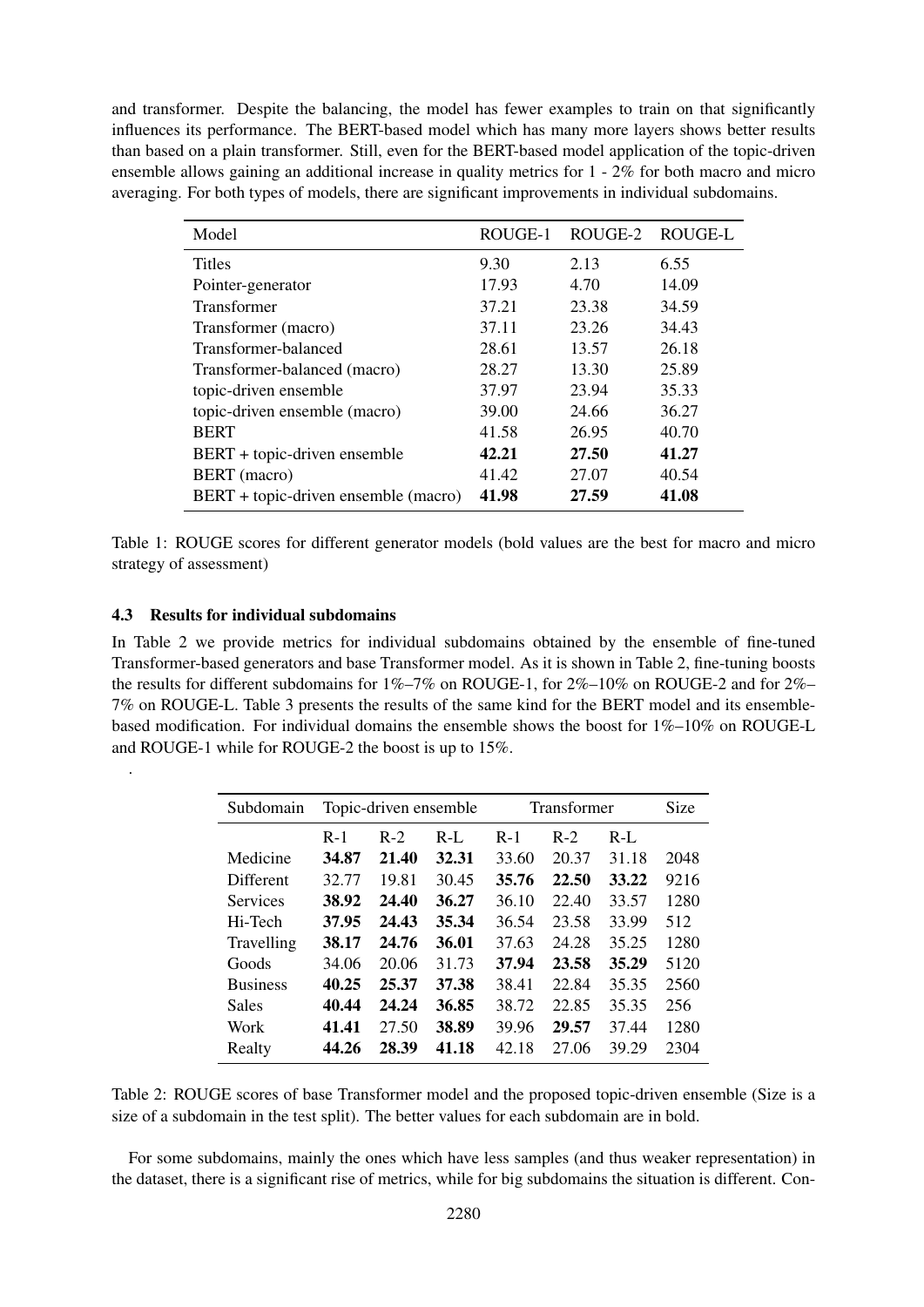| Subdomain       | BERT + topic-driven ensemble |       |         | <b>BERT</b> |             |       | Size |
|-----------------|------------------------------|-------|---------|-------------|-------------|-------|------|
|                 | $R-1$                        | $R-2$ | $R-I$ . | $R-1$       | $R-2$       | $R-L$ |      |
| Medicine        | 39.4                         | 25.8  | 38.4    | 40.3        | <b>26.0</b> | 39.5  | 2048 |
| Different       | 45.4                         | 30.4  | 44.5    | 44.9        | 29.5        | 43.9  | 9216 |
| <b>Services</b> | 39.9                         | 25.3  | 38.9    | 40.4        | 25.7        | 39.4  | 1280 |
| Hi-Tech         | 51.3                         | 37.3  | 50.3    | 50.3        | 36.2        | 49.5  | 512  |
| Travelling      | 39.0                         | 24.6  | 38.2    | 39.1        | 24.7        | 38.3  | 1280 |
| Goods           | 49.2                         | 35.6  | 48.7    | 48.5        | 34.7        | 48.0  | 5120 |
| <b>Business</b> | 36.5                         | 20.2  | 35.4    | 33          | 18.1        | 32.5  | 2560 |
| <b>Sales</b>    | 33.1                         | 19.8  | 32.1    | 32.0        | 18.6        | 31.1  | 256  |
| Work            | 46.8                         | 31.7  | 45.2    | 42.4        | 27.3        | 40.6  | 1280 |
| Realty          | 47.3                         | 31.8  | 46.5    | 49.0        | 32.9        | 47.7  | 2304 |

Table 3: ROUGE scores of the BERT model and BERT + topic-driven ensemble (Size is a size of a subdomain in the test split). The better values for each subdomain are in bold.

structing the ensemble from specialized fine-tuned models and the general (base) one allows achieving better performance. We should also note that training the base model and then fine-tuning on specific subsets represented by subdomains is a better option than either training with a balanced dataset or training separate models for each subdomain from the very beginning. In Table 4 we present examples of original and generated banners

| <b>Original Banner</b>                | <b>Generated text</b>               |
|---------------------------------------|-------------------------------------|
| eco slim will help you with this      | losing weight without exhausting    |
| have time to buy at a reduced price   | diets and stress read more          |
| free blood and health analysis at the | have time to check the state of the |
| international hematology clinic in    | body with a free blood test without |
| Moscow                                | queues                              |

Table 4: Examples of generated advertising (intentionally translated in English)

#### 4.4 Experimental study on MS MARCO dataset

To verify the proposed approach, we have conducted an experimental study on a different dataset called MS MARCO (Nguyen et al., 2016). This dataset is the biggest of its kind and was compiled for the task of question answering over text (QAT for short). This task assumes a question and a text (which may contain information useful for answering) as input into the model and an answer for the input question as an output. While the task of the dataset is different, applied for solving seq2seq neural architectures are not. Used by us in previous experiments BERT-based model may be applied without changes (except for concatenating of question and text into a single input text). We applied our approach to the BERT model trained on this dataset for QAT task and compare it with the base BERT model. For the base BERT model, we used the following parameters: training for 4 epochs (There was not any improvement in quality metrics on the test part of the dataset after 4 epochs. The dataset itself is huge.), Adam optimizer with  $b1 = 0.9$  and  $b2 = 0.999$ , the learning rate of the encoder 0.002 and warmup steps 20000, the learning rate of decoder 0.2 and warmup steps 10000. We trained subdomains models for up to 20 epochs. To apply the approach we built a topic model and divided the dataset (in train and test parts) into 8 subdomains according to the model.

The results are presented in Table 5. In comparison with the base BERT model, the ensemble was able to improve results up to 3.5% and for 1.5% for macro- and micro- averaging. MS MARCO has much more data for training and thus all found subdomains have better representation in the dataset what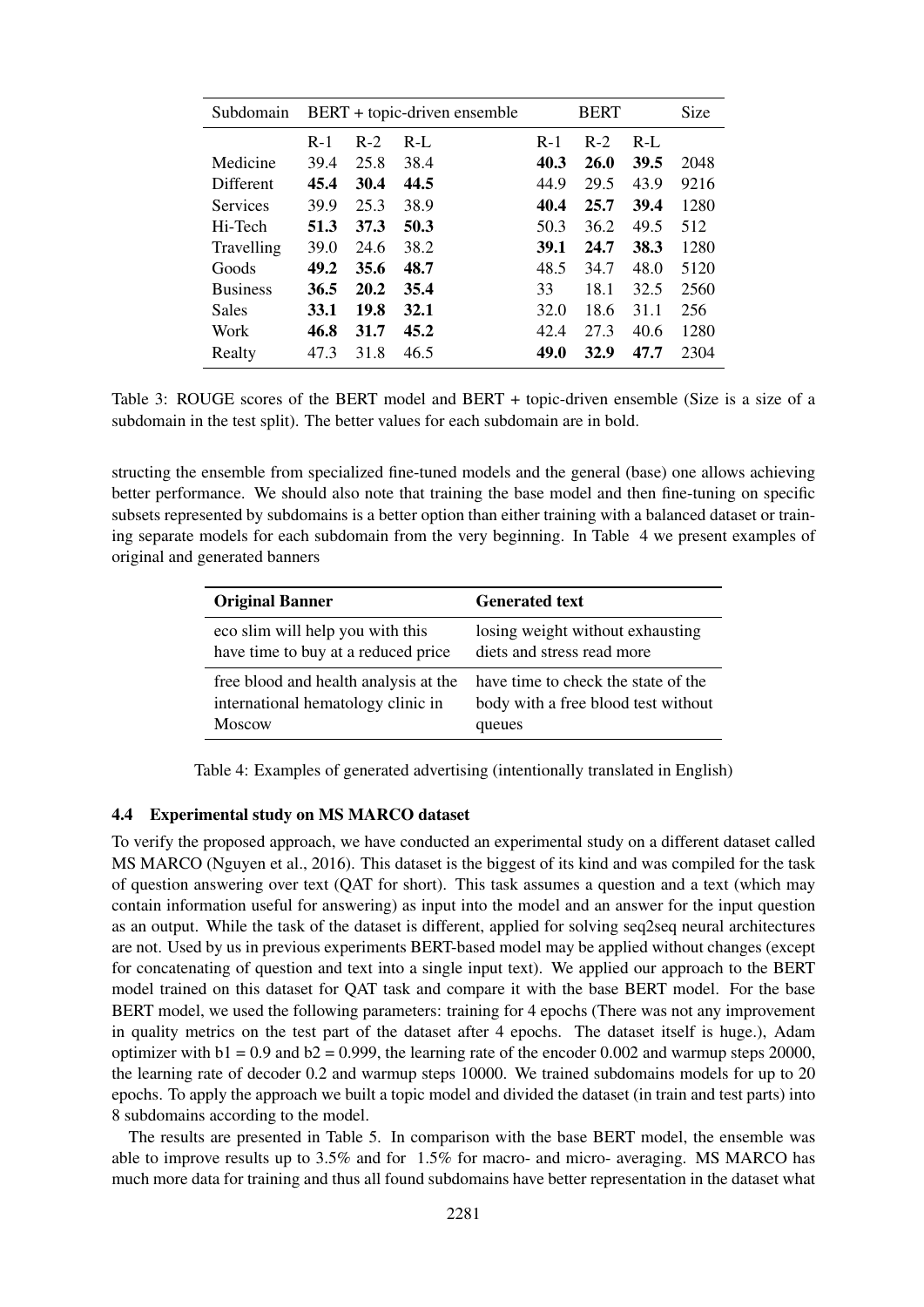reduces the effect from the proposed approach. Nevertheless, there is still an opportunity to obtain at least minor improvements for large datasets and more of them on small and medium datasets with the proposed approach.

| Subdomain              | BERT + topic-driven ensemble |       |         | <b>BERT</b> |       |       | <b>Size</b> |
|------------------------|------------------------------|-------|---------|-------------|-------|-------|-------------|
|                        | $R-1$                        | $R-2$ | $R-I$ . | $R-1$       | $R-2$ | $R-L$ |             |
| <b>Health Diseases</b> | 62.82                        | 51.61 | 63.96   | 60.78       | 51.56 | 61.94 | 1000        |
| Biographies            | 57.89                        | 43.72 | 58.39   | 56.78       | 44.01 | 57.23 | 1000        |
| Cooking                | 42.79                        | 24.29 | 45.12   | 42.22       | 24.39 | 44.36 | 1000        |
| <b>Chemical Staff</b>  | 56.38                        | 43.97 | 57.34   | 55.89       | 43.72 | 56.84 | 1000        |
| Social Services        | 62.21                        | 52.07 | 63.46   | 61.81       | 53.59 | 63.03 | 1000        |
| Weather                | 52.39                        | 40.99 | 54.66   | 52.41       | 40.86 | 54.65 | 1000        |
| Cities Info            | 59.44                        | 44.72 | 59.98   | 59.59       | 45.01 | 60.22 | 1000        |
| Salary and jobs        | 44.68                        | 34.21 | 45.49   | 45.03       | 34.46 | 45.83 | 1000        |

Table 5: ROUGE scores of the BERT model and BERT + topic-driven ensemble (Size is a size of a subdomain in the test split). The better values for each subdomain are in bold.

# 5 Conclusion and Future Work

In this work, we presented an approach to generate banners for online advertising from texts of web pages. A high degree of data heterogeneity that may be found in a dataset and represented by various topic-based subdomains reduces the quality of generation. The proposed topic-driven ensemble approach helps to solve this issue and shows an increase in efficiency for up to  $2\% - 5\%$  on average for all subdomains and up to  $10\% - 15\%$  for individual subdomains. Probably, the approach may be further improved by introducing a topic mixture directly into the generator model. In this case, it would play a role of extended context and thus provide additional features the generator can rely on. Such an extension may improve quality even further due to eliminating of intermediate subdomains classifier and prevent errors that can happen on this level. Also, there is a potential to integrate knowledge about user profiles into the generator to obtain varying banners according to user behavior to better reach the target audience. Further efforts should be directed to the investigation of how different topic models and other schemes of a dataset dividing into separate domains influence the overall quality of generators.

## Acknowledgements

This research is financially supported by The Russian Science Foundation, Agreement 20-11-20270.

#### **References**

- J. Aguilar and G. Garcia. 2018. An adaptive intelligent management system of advertising for social networks: A case study of facebook. *IEEE Transactions on Computational Social Systems*, 5(1):20–32.
- Ines Chami Vincent S. Chen Sen Wu Jared Dunnmon Paroma Varma Max Lam Braden Hancock, Clara McCreery and Chris Ré, 2019 (accessed May 25, 2020). Massive Multi-Task Learning with Snorkel MeTaL: Bringing *More Supervision to Bear*.
- Nikolay Butakov, Maxim Petrov, Ksenia Mukhina, Denis Nasonov, and Sergey Kovalchuk. 2018. Unified domainspecific language for collecting and processing data of social media. *Journal of Intelligent Information Systems*, 51(2):389–414.
- Jacob Devlin, Ming-Wei Chang, Kenton Lee, and Kristina Toutanova. 2019. BERT: Pre-training of deep bidirectional transformers for language understanding. In *Proceedings of the NAACL 2019*, pages 4171–4186, Minneapolis, Minnesota, June. Association for Computational Linguistics.
- Pedro F Felzenszwalb, Ross B Girshick, David McAllester, and Deva Ramanan. 2009. Object detection with discriminatively trained part-based models. *IEEE transactions on pattern analysis and machine intelligence*, 32(9):1627–1645.